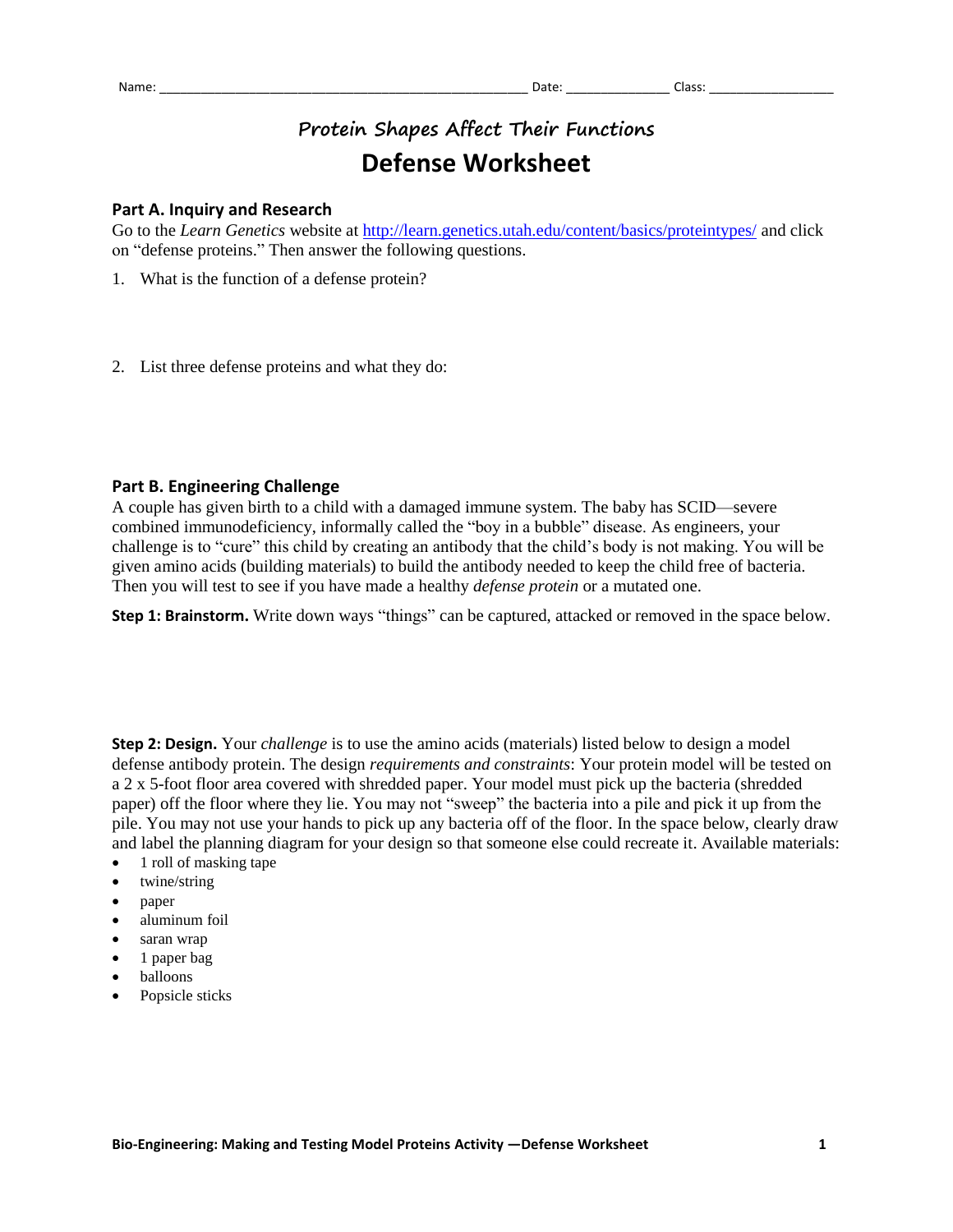**Step 3:** Before you start building, have the teacher approve your design. **teacher initials: \_\_\_\_\_**

*Amount of bacteria* you hypothesize that your protein will capture: \_\_\_\_\_\_\_\_

**Step 4. Build.** Next, use the amino acids (materials) to build a protein. *Remember*: The function of this protein is to keep the child free of bacteria.

**Step 5: Test and evaluate.** *Did your model pick up as much bacteria (paper) as you thought it would?* Circle: yes or no *How much did it pick up?* \_\_\_\_\_\_\_\_\_\_\_\_\_\_\_

Explain why it did/did not meet your expectations. *How effective was your protein model? How much paper did it pick up? Did it drop any paper? Did you encounter other problems?*

**Step 6: Redesign.** *How will you change your design?* In the space below, write/draw your adjustments.

| Have the teacher approve your revised design.                              | teacher initials: |  |  |  |
|----------------------------------------------------------------------------|-------------------|--|--|--|
| Amount of bacteria you hypothesize that your revised protein will capture: |                   |  |  |  |

**Step 7: Test and re-evaluate.** *Did your design pick up as much bacteria (paper) as you thought it would?* Circle: yes or no *How much did it pick up*?

Explain why it did/did not meet your expectations. *How effective was your protein model? How much paper did it pick up? Did it drop any paper? Did you encounter any other problems?*

|         |                | <b>Data concerton:</b> Record the amount of bacteria (paper) concerted by each group. |         |                |                |
|---------|----------------|---------------------------------------------------------------------------------------|---------|----------------|----------------|
| Group # | <b>Trial 1</b> | <b>Trial 2</b>                                                                        | Group # | <b>Trial 1</b> | <b>Trial 2</b> |
|         |                |                                                                                       |         |                |                |
|         |                |                                                                                       |         |                |                |
|         |                |                                                                                       |         |                |                |
|         |                |                                                                                       |         |                |                |
|         |                |                                                                                       |         |                |                |
|         |                |                                                                                       |         |                |                |
|         |                |                                                                                       |         |                |                |

| Group # | <b>Trial 1</b> | <b>Trial 2</b> |
|---------|----------------|----------------|
|         |                |                |
|         |                |                |
|         |                |                |
|         |                |                |
|         |                |                |
|         |                |                |
|         |                |                |

**Data collection:** Record the amount of bacteria (paper) collected by each group.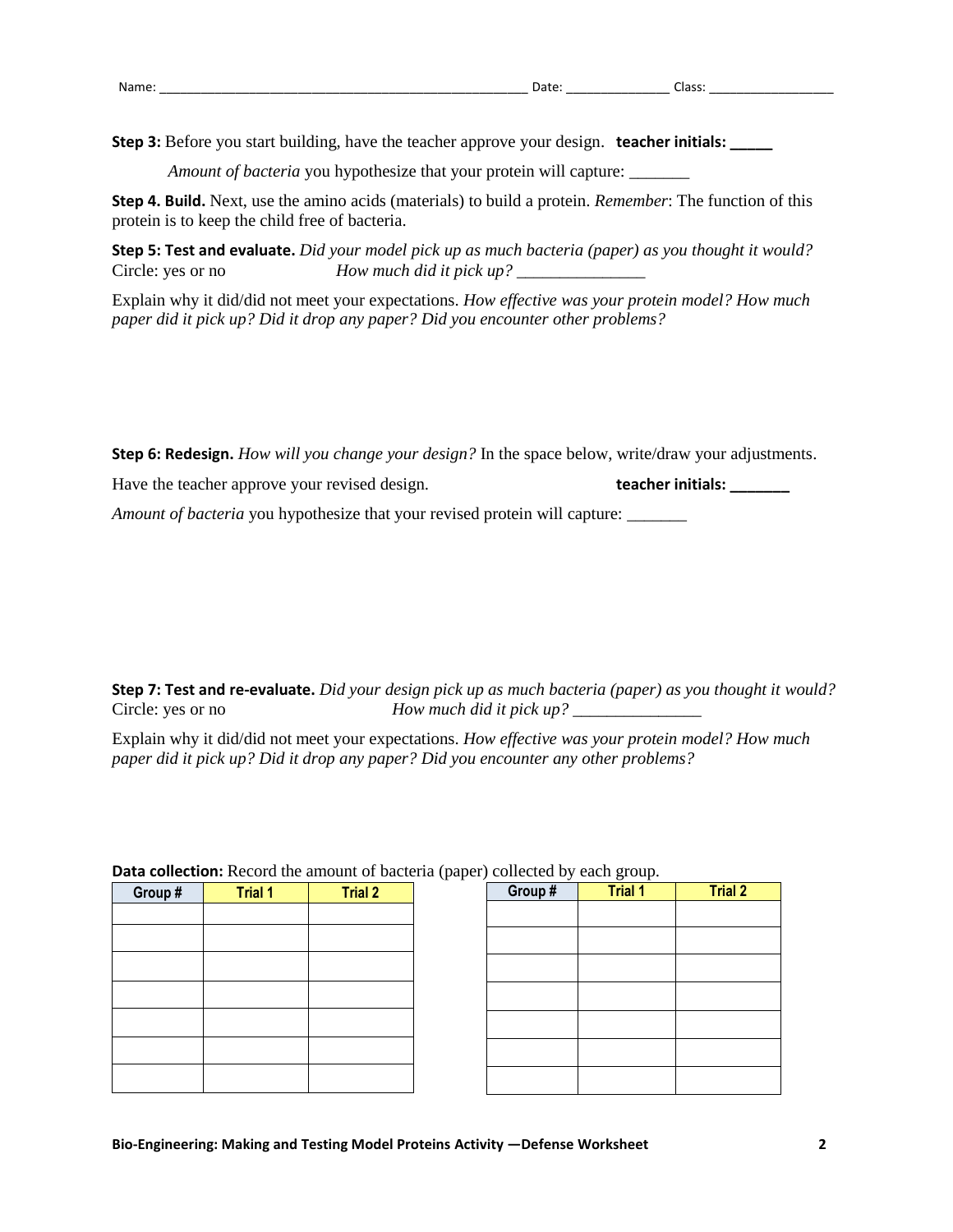**Step 8: Compare.** Examine the data for all teams. Graph the data. *What does the data tell you?*

*What was the class average amount of bacteria collected?* \_\_\_\_\_\_\_\_\_\_\_

*How did your antibody perform compared to the other antibodies that were built? What is an idea from a different antibody that you could have incorporated into yours, and why would you use it? What is something another group did that you would not have done, and why?*



## **Amount of Bacteria Collected**